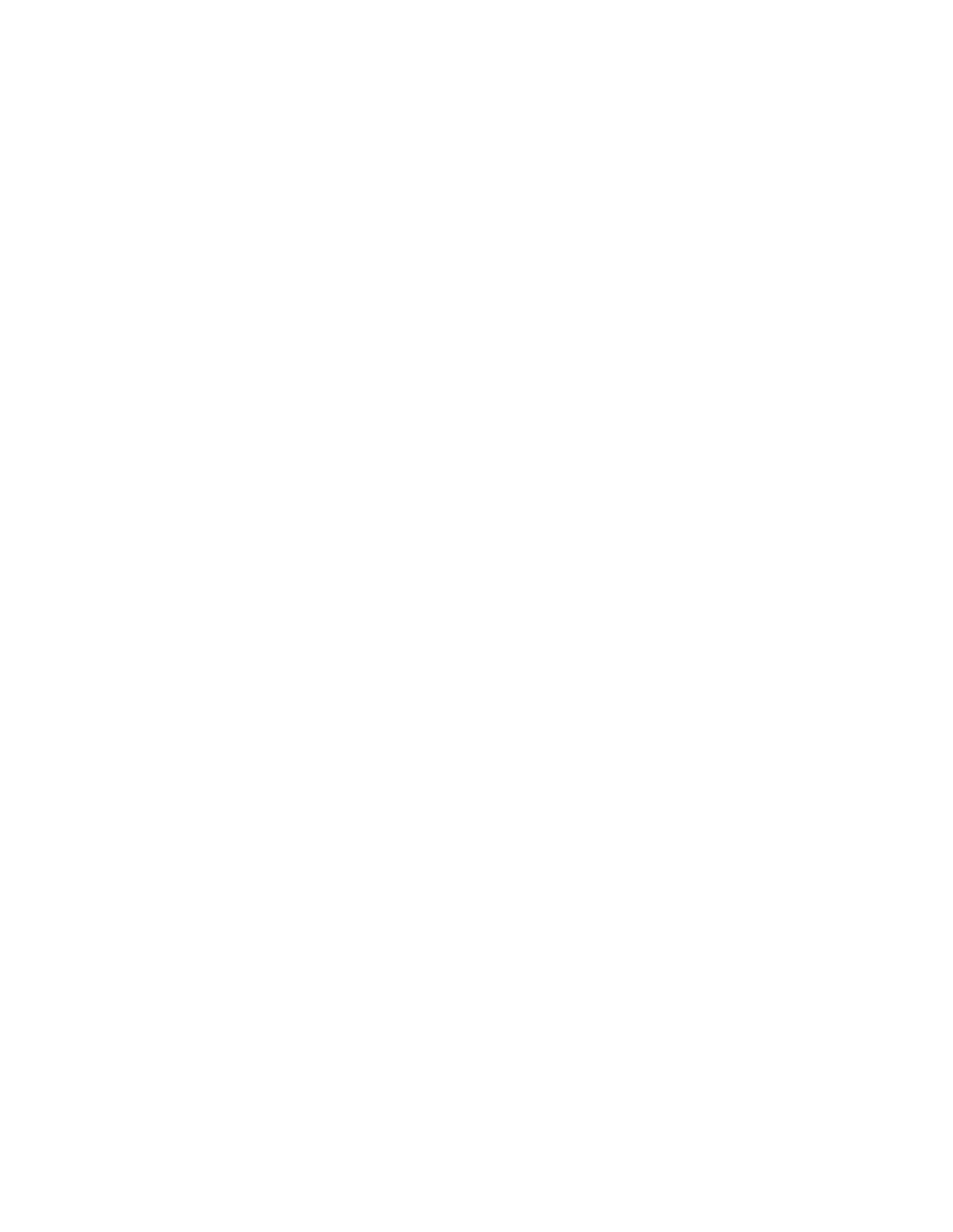## CHC-4Base-Scorecard:CHC127-08-26-16-CHC6@ LAD4 \*WP:Wood,T.-LP:Liberatore,A.-Sv:Chapman,A.-CHCrec82-45-BryantisTopContributorinCHCwin

 $\cdot \mathbf{A}_{\text{Base}}$ The 4Base trademark is owned by Cycled Solutions LLC.

| CHC - 4BaseScore - Player 4Score by Batting Order<br>CHC127 - 08-26-16 - CHC 6 @ LAD 4<br>WP: Wood, T. - LP: Liberatore, A. - Sv: Chapman, A. - CHC rec 82-45 - Bryant is Top Contributor in CHC win |      |              |                  |                |                  |                |                |                |                |                |                         |  |
|------------------------------------------------------------------------------------------------------------------------------------------------------------------------------------------------------|------|--------------|------------------|----------------|------------------|----------------|----------------|----------------|----------------|----------------|-------------------------|--|
|                                                                                                                                                                                                      |      |              | <b>Bat Order</b> |                |                  |                |                |                |                |                |                         |  |
| Player                                                                                                                                                                                               | Team | Position     | $\mathbf{1}$     | $\overline{2}$ | 3                | $\overline{4}$ | 5              | 6              | $\overline{7}$ | 8              | 9                       |  |
| <b>Bryant</b>                                                                                                                                                                                        | CHC  | 3B           |                  | 29             |                  |                |                |                |                |                |                         |  |
| <b>Rizzo</b>                                                                                                                                                                                         | CHC  | 1B           |                  |                | $\boldsymbol{9}$ |                |                |                |                |                |                         |  |
| Heyward                                                                                                                                                                                              | CHC  | <b>RF</b>    |                  |                |                  |                |                | $\overline{7}$ |                |                |                         |  |
| Fowler                                                                                                                                                                                               | CHC  | <b>CF</b>    | 5 <sub>5</sub>   |                |                  |                |                |                |                |                |                         |  |
| <b>Russell</b>                                                                                                                                                                                       | CHC  | SS           |                  |                |                  |                | $\overline{5}$ |                |                |                |                         |  |
| Montgomery                                                                                                                                                                                           | CHC  | P            |                  |                |                  |                |                |                |                |                | $\overline{\mathbf{3}}$ |  |
| <b>Montero</b>                                                                                                                                                                                       | CHC  | $\mathtt{C}$ |                  |                |                  |                |                |                |                | $\overline{2}$ |                         |  |
| Zobrist                                                                                                                                                                                              | CHC  | 2B-LF        |                  |                |                  | $\overline{2}$ |                |                |                |                |                         |  |
| Baez                                                                                                                                                                                                 | CHC  | SB-Dsub      |                  |                |                  |                |                |                | $\mathbf{0}$   |                |                         |  |
| Contreras                                                                                                                                                                                            | CHC  | PH-C         |                  |                |                  |                |                |                |                |                | $\mathbf{0}$            |  |
| Soler                                                                                                                                                                                                | CHC  | LF           |                  |                |                  |                |                |                | $\mathbf{0}$   |                |                         |  |
| <b>Szczur</b>                                                                                                                                                                                        | CHC  | PH           |                  |                |                  |                |                |                |                |                | $\bullet$               |  |

Scorecard Sponsored By



**GO** - Meal and Fitness Tracker By Iolo



# CHC - 4Score Box - Player Totals<br>CHC127 - 08-26-16 - CHC 6 @ LAD4<br>WP: Wood, T. - LP: Liberatore, A. - Sv: Chapman, A. - CHC rec 82-45 - Bryant is Top Contributor in CHC win

| Player        |        | Team Position | Bat<br>Ord #     | Credit For Run | PA Bases       | <b>BR</b> Bases | <b>Bases Pushed</b> | Player 4Score    | Appearances    | Productivity<br>Rate |
|---------------|--------|---------------|------------------|----------------|----------------|-----------------|---------------------|------------------|----------------|----------------------|
| Bryant        | CHC 3B |               | $\sqrt{2}$       | 3              | 10             | 5               | 11                  | 29               | 5              | 5.800                |
| Rizzo         | CHC 1B |               | 3                | $\mathbf{1}$   | $\overline{2}$ | $\mathbf{1}$    | 5                   | $\boldsymbol{9}$ | 5              | 1.800                |
| Heyward       | CHC RF |               | 6                | $\mathbf{1}$   | 3              | $\overline{2}$  | 1                   | $\overline{7}$   | 5              | 1.400                |
| Fowler        | CHC CF |               | $\mathbf{1}$     | $\mathbf 0$    | $\overline{2}$ | 3               | $\pmb{0}$           | 5                | 5              | 1.000                |
| Russell       | CHC SS |               | 5                | $\mathbf{1}$   | $\overline{1}$ | 0               | 3                   | 5                | 5              | 1.000                |
| Montgomery    | CHC P  |               | $9\,$            | $\mathbf 0$    | $\overline{1}$ | 3               | $-1$                | 3                | $\overline{2}$ | 1.500                |
| Montero       | CHC C  |               | 8                | $\mathbf 0$    | $\overline{2}$ | $\pmb{0}$       | 0                   | $\overline{2}$   | 4              | 0.500                |
| Zobrist       |        | CHC 2B-LF     | $\overline{4}$   | 0              | $\mathbf{1}$   | $\mathbf{1}$    | $\pmb{0}$           | $\overline{2}$   | 5              | 0.400                |
| Baez          |        | CHC SB-Dsub   | $\overline{7}$   | 0              | $\mathbf 0$    | $\mathbf 0$     | 0                   | $\pmb{0}$        | $\mathbf{1}$   | 0.000                |
| Contreras     |        | CHC PH-C      | $9\,$            | $\mathbf 0$    | $\mathbf 0$    | $\mathbf 0$     | $\pmb{0}$           | $\mathsf 0$      | $\mathbf{1}$   | 0.000                |
| Soler         | CHC LF |               | $\overline{7}$   | 0              | $\pmb{0}$      | 0               | 0                   | $\pmb{0}$        | 4              | 0.000                |
| Szczur        | CHC PH |               | $\boldsymbol{9}$ | 0              | $\pmb{0}$      | 0               | $\pmb{0}$           | $\pmb{0}$        | $\mathbf{1}$   | 0.000                |
| <b>Totals</b> |        |               |                  | 6              | 22             | 15              | 19                  | 62               | 43             | 1.442                |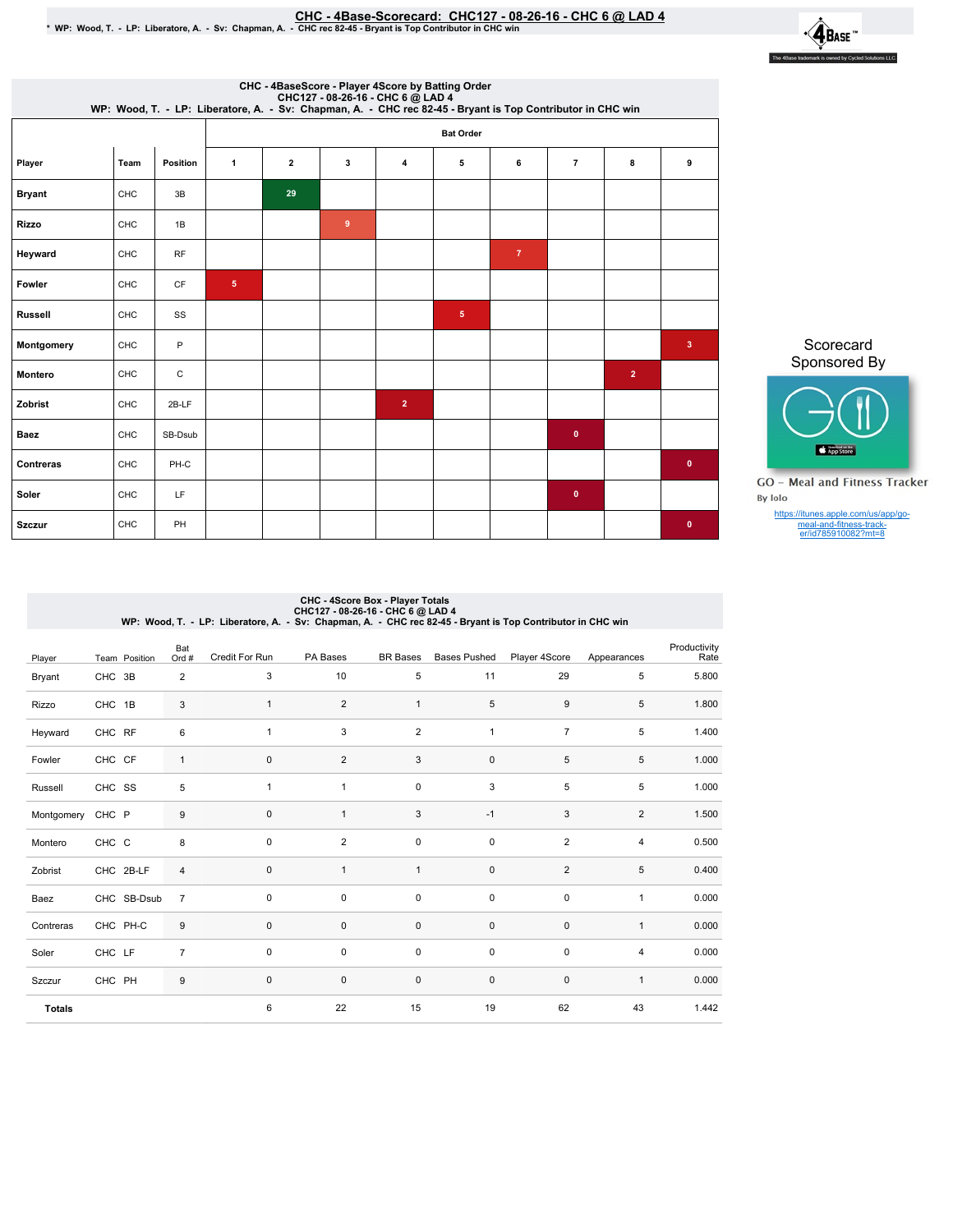|             |         |                  | $8 + 8$<br>$: 3 : RRG7 \rightarrow 3 / LEH$ DMRUH \$ | $8 + 8$ |           | %DVH6FRUH 30DXHU 6FRUHE\%DWMQJ2UGHU<br>$8+8$ # $/$ \$'<br>6Y & KDSPDQ\$ & + & UHF %UIDQWLV 7RS&RQMUEXWRULQ& + & ZLQ |  |  |  |  |  |
|-------------|---------|------------------|------------------------------------------------------|---------|-----------|---------------------------------------------------------------------------------------------------------------------|--|--|--|--|--|
|             |         |                  |                                                      |         | %DW2 UGHU |                                                                                                                     |  |  |  |  |  |
| 300 HU      | 7HDP    | 3 RVIMRQ         |                                                      |         |           |                                                                                                                     |  |  |  |  |  |
| %U DQW      | $8 + 8$ | %                |                                                      |         |           |                                                                                                                     |  |  |  |  |  |
| 54]R        | $8 + 8$ | %                |                                                      |         |           |                                                                                                                     |  |  |  |  |  |
| $+HZDUS$    | $8 + 8$ | 5)               |                                                      |         |           |                                                                                                                     |  |  |  |  |  |
| ) RZ OHU    | $8 + 8$ | &)               |                                                      |         |           |                                                                                                                     |  |  |  |  |  |
| 5 XVVHOO    | $8 + 8$ | 66               |                                                      |         |           |                                                                                                                     |  |  |  |  |  |
| 0 ROW RP HU | $8 + 8$ | 3                |                                                      |         |           |                                                                                                                     |  |  |  |  |  |
| 0 RQMMUR    | $8 + 8$ | &                |                                                      |         |           |                                                                                                                     |  |  |  |  |  |
| $=$ REULWV  | $8 + 8$ | %()              |                                                      |         |           |                                                                                                                     |  |  |  |  |  |
| %DH         | $8 + 8$ | 6%' VXE          |                                                      |         |           |                                                                                                                     |  |  |  |  |  |
| & ROWHLDV   | $8 + 8$ | $3 + 8$          |                                                      |         |           |                                                                                                                     |  |  |  |  |  |
| 6ROHU       | $8 + 8$ | $\left( \right)$ |                                                      |         |           |                                                                                                                     |  |  |  |  |  |
| 6] FJ XU    | $8 + 8$ | $3+$             |                                                      |         |           |                                                                                                                     |  |  |  |  |  |

: 3 : RRG 7 / 3 / LEHUMRUH\$ 6Y & KDSPDQ\$  $\frac{8+8}{8+8}$   $\frac{\%DMH6FRU + FDCs}{\%U$  DQM2 7RS&RQMLEXMRULQ&+& ZLQ

#### 6 FRUHFDUG 6 SRQVRUHG%

<u>KWOSY WACHYDSSON FRP XVDSSJR</u><br>PHDCDQGILWOHAYWOFN<br>HULG "PW"

|                    |                  |                       | : $3$ : RRG 7 / $3$ / LEHLDMRUH $$$ 6Y & KDSPDQ $$$ & + & UHF | & + & 6 FRUH%R[ 300\HU7RW00Y<br>$8 + 8$ | $8+8$ # / \$' |                                  | % UI DOWLY 7 RS & ROWLEXWRULD & + & Z LD |              |                    |
|--------------------|------------------|-----------------------|---------------------------------------------------------------|-----------------------------------------|---------------|----------------------------------|------------------------------------------|--------------|--------------------|
| 30 NU              | 7HDP 3RVMLIRQ    | %DW<br>$2 \text{ US}$ | & UHGLV) RU5 XQ                                               | 3\$ %DMHV                               |               | %5 %DVHV %DVHV3XVKHG 300\HU6FRUH |                                          | \$SSHDUDGFHV | 3 URGXFWYUW<br>5DM |
| %UDQW              | $8+8$ %          |                       |                                                               |                                         |               |                                  |                                          |              |                    |
| $5$ $\uparrow$ ] R | $8+8$ %          |                       |                                                               |                                         |               |                                  |                                          |              |                    |
| $+HZDIB$           | $8+8$ 5)         |                       |                                                               |                                         |               |                                  |                                          |              |                    |
| ) RZ OHU           | $& 8 + 8 & 8 \}$ |                       |                                                               |                                         |               |                                  |                                          |              |                    |
| 5 XVVHO            | $&+866$          |                       |                                                               |                                         |               |                                  |                                          |              |                    |
| 0 RQW/RPHU & + & 3 |                  |                       |                                                               |                                         |               |                                  |                                          |              |                    |
| 0 RQMUR            | $8 + 8$ $8$      |                       |                                                               |                                         |               |                                  |                                          |              |                    |
| $=$ REULWV         | $8+8$ %/)        |                       |                                                               |                                         |               |                                  |                                          |              |                    |
| %DH                | &+& 6%' VXE      |                       |                                                               |                                         |               |                                  |                                          |              |                    |
| & ROWHUDV          | $&+8$ 3+ &       |                       |                                                               |                                         |               |                                  |                                          |              |                    |
| 6 ROHU             | $8+8$ ()         |                       |                                                               |                                         |               |                                  |                                          |              |                    |
| $6$   F  XU        | $8+8$ 3+         |                       |                                                               |                                         |               |                                  |                                          |              |                    |
| 7RWDOV             |                  |                       |                                                               |                                         |               |                                  |                                          |              |                    |
|                    |                  |                       |                                                               |                                         |               |                                  |                                          |              |                    |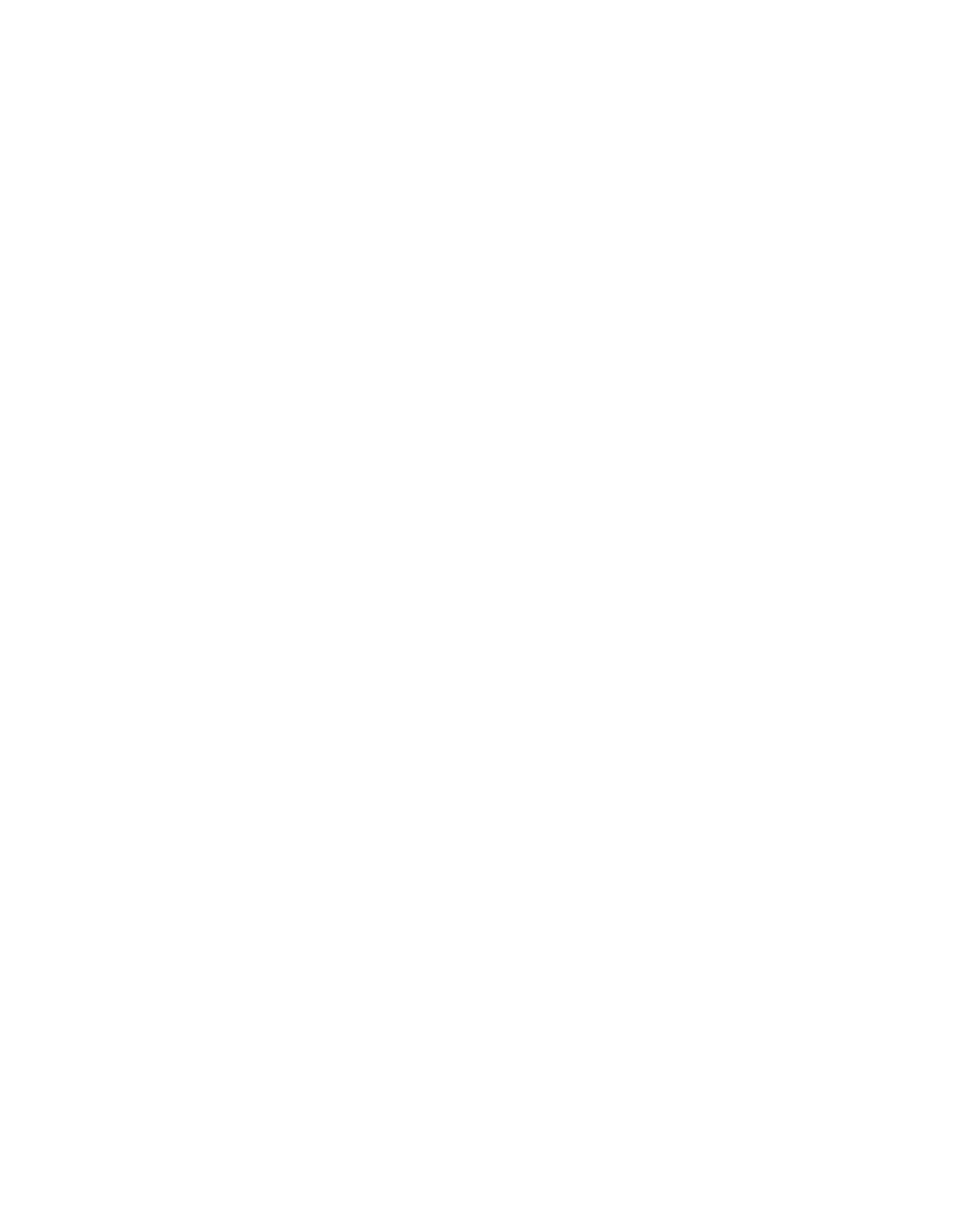#### <u>CHC - 4Base-Scorecard: CHC127 - 08-26-16 - CHC 6 @ LAD 4</u>

\*WP:Wood,T.-LP:Liberatore,A.-Sv:Chapman,A.-CHCrec82-45-BryantisTopContributorinCHCwin

| Detail by Bat Order/Player |               |        |                           |                      |                 |                     |                          |                          |                           |  |  |  |
|----------------------------|---------------|--------|---------------------------|----------------------|-----------------|---------------------|--------------------------|--------------------------|---------------------------|--|--|--|
| <b>Bat Order</b>           | Player        | Inning | Play Text                 | LOBStatus            | Credit For Run  | PA Bases            | <b>BR</b> Bases          | <b>Bases Pushed</b>      | Player 4Score             |  |  |  |
|                            |               | 01     | 9.Single +FO'd-5-4        |                      | $\mathbb O$     | $\mathbf{1}$        | $\mathsf{O}\xspace$      | $\mathbb O$              | 1                         |  |  |  |
|                            |               | 02     | Κ                         |                      | $\mathbf 0$     | $\mathsf{O}\xspace$ | $\mathsf{O}\xspace$      | $\mathbf 0$              | $\mathbf 0$               |  |  |  |
|                            |               | 05     | Κ                         |                      | $\mathbb O$     | $\mathsf{O}\xspace$ | $\mathsf{O}\xspace$      | $\mathsf 0$              | $\mathbf 0$               |  |  |  |
| $\mathbf{1}$               | Fowler        | 07     | Κ                         |                      | $\mathbf 0$     | $\mathsf{O}\xspace$ | $\mathsf 0$              | $\boldsymbol{0}$         | $\boldsymbol{0}$          |  |  |  |
|                            |               | 10     | 8.Single                  |                      | $\mathbf 0$     | $\mathbf{1}$        | 3                        | $\mathbb O$              | $\sqrt{4}$                |  |  |  |
|                            |               |        |                           | <b>Player Totals</b> | $\underline{0}$ | $\overline{2}$      | $\underline{3}$          | $\underline{0}$          | $\overline{5}$            |  |  |  |
|                            |               | 01     | 5-4-FO                    |                      | $\mathbb O$     | $\mathbf{1}$        | $\,$ 3 $\,$              | $-1$                     | $\mathsf 3$               |  |  |  |
|                            |               | 03     | $\pmb{4}$                 |                      | $\mathbb O$     | $\mathsf{O}\xspace$ | $\mathsf 0$              | $\mathbb O$              | $\mathbf 0$               |  |  |  |
| $\overline{2}$             |               | 05     | Walk                      | Left on 3rd          | $\mathbb O$     | $\mathbf{1}$        | $\overline{\mathbf{c}}$  | $\mathbf{1}$             | $\sqrt{4}$                |  |  |  |
|                            | <b>Bryant</b> | 08     | .HomeRun CF               |                      | $\mathbf{1}$    | $\overline{4}$      | $\mathsf 0$              | $\overline{4}$           | $\boldsymbol{9}$          |  |  |  |
|                            |               | 10     | .HomeRun R-CF             |                      | $\overline{2}$  | $\overline{4}$      | $\mathsf 0$              | $\overline{7}$           | 13                        |  |  |  |
|                            |               |        |                           | <b>Player Totals</b> | $\overline{3}$  | 10                  | $\overline{5}$           | 11                       | 29                        |  |  |  |
|                            |               | 01     | Walk                      | Left on 2nd          | $\mathbf 0$     | $\mathbf{1}$        | $\mathbf{1}$             | $\mathbf{1}$             | $\ensuremath{\mathsf{3}}$ |  |  |  |
|                            |               | 03     | 8                         |                      | $\mathbb O$     | $\mathsf{O}\xspace$ | $\mathsf{O}\xspace$      | $\mathbf 0$              | $\mathsf{O}\xspace$       |  |  |  |
|                            | Rizzo         | 05     | 8.Single                  | Left on 1st          | $\mathbf{1}$    | $\mathbf{1}$        | $\mathsf 0$              | 4                        | $\,6\,$                   |  |  |  |
| 3                          |               | 08     | $5 - 3$                   |                      | $\,0\,$         | $\mathsf{O}\xspace$ | 0                        | $\mathbb O$              | $\mathsf{O}\xspace$       |  |  |  |
|                            |               | 10     | $\overline{7}$            |                      | $\mathbf 0$     | $\mathbf 0$         | $\mathsf 0$              | $\boldsymbol{0}$         | $\mathsf{O}\xspace$       |  |  |  |
|                            |               |        |                           | <b>Player Totals</b> | $\overline{1}$  | $\overline{2}$      | $\underline{\mathbf{1}}$ | $\overline{5}$           | $\overline{\partial}$     |  |  |  |
|                            |               | 01     | Κ                         |                      | $\mathbf 0$     | $\mathsf{O}\xspace$ | $\mathsf{O}\xspace$      | $\mathsf 0$              | $\mathsf{O}\xspace$       |  |  |  |
|                            |               | 03     | Κ                         |                      | $\mathbf 0$     | $\mathsf{O}\xspace$ | $\mathsf 0$              | $\mathbb O$              | $\mathsf{O}\xspace$       |  |  |  |
|                            |               | 05     | $4 - 3$                   |                      | $\mathbb O$     | $\mathsf{O}\xspace$ | $\mathsf{O}\xspace$      | $\mathbf 0$              | $\mathsf 0$               |  |  |  |
| $\overline{4}$             | Zobrist       | 08     | 8                         |                      | $\mathbb O$     | $\mathsf{O}\xspace$ | $\mathsf 0$              | $\mathbb O$              | $\mathsf{0}$              |  |  |  |
|                            |               | 10     | 8.Single                  | Left on 2nd          | $\mathbf 0$     | $\mathbf{1}$        | $\mathbf{1}$             | $\mathbb O$              | $\sqrt{2}$                |  |  |  |
|                            |               |        |                           | <b>Player Totals</b> | $\underline{0}$ | $\overline{1}$      | $\overline{1}$           | $\underline{0}$          | $\frac{2}{5}$             |  |  |  |
|                            |               | 01     | 8.Single                  | Left on 1st          | $\overline{1}$  | $\mathbf{1}$        | $\mathsf{O}\xspace$      | 3                        |                           |  |  |  |
|                            |               | 04     | Κ                         |                      | $\mathbf 0$     | $\mathsf{O}\xspace$ | $\mathsf 0$              | $\mathbb O$              | $\mathsf{O}\xspace$       |  |  |  |
|                            | Russell       | 06     | Κ                         |                      | $\mathbf 0$     | $\mathsf{O}\xspace$ | $\mathsf 0$              | $\mathbb O$              | $\mathsf{O}\xspace$       |  |  |  |
| $\mathbf 5$                |               | 08     | 8                         |                      | $\mathbf 0$     | $\mathsf{O}\xspace$ | $\mathsf 0$              | $\mathsf 0$              | $\mathsf{O}\xspace$       |  |  |  |
|                            |               | 10     | 9                         |                      | $\mathbf 0$     | $\mathsf{O}\xspace$ | 0                        | $\mathbb O$              | $\mathsf{0}$              |  |  |  |
|                            |               |        |                           | <b>Player Totals</b> | $\overline{1}$  | $\overline{1}$      | $\underline{0}$          | $\underline{3}$          | $\frac{5}{0}$             |  |  |  |
|                            | Heyward       | 01     | 8                         |                      | $\mathbf 0$     | $\mathsf{O}\xspace$ | $\mathsf 0$              | $\mathbb O$              |                           |  |  |  |
|                            |               | 04     | $\sqrt{5}$                |                      | $\mathbf 0$     | $\mathsf{O}\xspace$ | $\mathsf{O}\xspace$      | $\mathsf 0$              | $\mathsf{O}\xspace$       |  |  |  |
| 6                          |               | 06     | 8                         |                      | $\mathbf 0$     | $\mathsf{O}\xspace$ | 0                        | 0                        | 0                         |  |  |  |
|                            |               | 09     | 9. Double +3rd-On-K-2-3 + |                      | $\mathbf{1}$    | $\overline{2}$      | $\overline{c}$           | $\mathsf 0$              | $\,$ 5 $\,$               |  |  |  |
|                            |               | 10     | 7.Single                  | Left on 1st          | $\mathsf 0$     | $\mathbf{1}$        | $\mathsf{O}\xspace$      | $\mathbf{1}$             | $\sqrt{2}$                |  |  |  |
|                            |               |        |                           | <b>Player Totals</b> | $\overline{1}$  | $\overline{3}$      | $\underline{2}$          | $\underline{\mathbf{1}}$ | $\overline{1}$            |  |  |  |
|                            |               | 02     | $5 - 3$                   |                      | $\mathbf 0$     | $\mathbf 0$         | $\mathsf 0$              | $\mathbb O$              | $\mathsf{O}\xspace$       |  |  |  |
|                            |               | 04     | $6 - 3$                   |                      | $\mathbb O$     | $\mathbf 0$         | $\mathsf 0$              | $\mathsf 0$              | $\mathsf{0}$              |  |  |  |
|                            | Soler         | 06     | 6                         |                      | $\mathsf 0$     | $\mathbf 0$         | $\mathsf 0$              | $\mathsf 0$              | $\mathsf{O}\xspace$       |  |  |  |
| $\overline{7}$             |               | 09     | $K - 2 - 3$               |                      | $\mathsf 0$     | $\mathbf 0$         | $\mathsf 0$              | $\mathsf 0$              | $\mathsf{O}\xspace$       |  |  |  |
|                            |               |        |                           | <b>Player Totals</b> | $\underline{0}$ | $\underline{0}$     | $\underline{0}$          | $\underline{0}$          | $\underline{0}$           |  |  |  |
|                            | Baez          | 10     | Κ                         |                      | $\mathbf 0$     | $\mathsf{O}\xspace$ | $\mathsf 0$              | $\mathbb O$              | $\mathsf{O}\xspace$       |  |  |  |
|                            |               |        |                           | <b>Player Totals</b> | $\underline{0}$ | $\underline{0}$     | $\underline{0}$          | $\underline{0}$          | $\underline{0}$           |  |  |  |
|                            |               | 02     | Walk                      | Left on 1st          | $\mathbb O$     | $\mathbf{1}$        | $\mathsf 0$              | 0                        | $\mathbf{1}$              |  |  |  |
|                            |               | 05     | Walk +FO'd-5-6            |                      | $\mathbf 0$     | $\mathbf{1}$        | $\mathsf 0$              | $\mathsf 0$              | $\mathbf{1}$              |  |  |  |
| 8                          | Montero       | 07     | Κ                         |                      | $\mathbb O$     | $\mathsf{O}\xspace$ | $\mathsf 0$              | $\mathsf{O}\xspace$      | $\mathsf{O}\xspace$       |  |  |  |
|                            |               | 09     | $\overline{7}$            |                      | $\mathsf 0$     | $\mathbf 0$         | $\mathsf 0$              | $\mathsf 0$              | $\mathsf{O}\xspace$       |  |  |  |
|                            |               |        |                           | <b>Player Totals</b> | $\underline{0}$ | $\overline{2}$      | $\underline{0}$          | $\underline{0}$          | $\overline{2}$            |  |  |  |
|                            |               | 02     | Κ                         |                      | $\mathsf 0$     | $\mathsf{O}\xspace$ | $\mathsf 0$              | $\mathsf 0$              | $\mathsf{O}\xspace$       |  |  |  |
|                            | Montgomery    | 05     | 5-6-FO (bunt)             |                      | $\mathbf 0$     | $\mathbf{1}$        | 3                        | $-1$                     | $\ensuremath{\mathsf{3}}$ |  |  |  |
|                            |               |        |                           | <b>Player Totals</b> | $\underline{0}$ | $\overline{1}$      | $\underline{3}$          | $-1$                     | $\overline{3}$            |  |  |  |
| 9                          | Szczur        | 07     | $\overline{\mathbf{4}}$   |                      | $\mathbf 0$     | $\mathsf{O}\xspace$ | $\mathsf 0$              | $\mathsf 0$              | $\mathsf{O}\xspace$       |  |  |  |
|                            |               |        |                           | <b>Player Totals</b> | $\underline{0}$ | $\underline{0}$     | $\underline{0}$          | $\underline{0}$          | $\underline{0}$           |  |  |  |
|                            | Contreras     | 09     | Κ                         |                      | $\mathbf 0$     | $\mathsf{O}\xspace$ | $\mathsf{O}\xspace$      | $\mathbb O$              | $\mathsf{O}\xspace$       |  |  |  |
|                            |               |        |                           | <b>Player Totals</b> | $\underline{0}$ | $\underline{0}$     | $\underline{0}$          | $\underline{0}$          | $\underline{0}$           |  |  |  |
|                            |               |        | <b>Grand Total</b>        | $\underline{6}$      | 22              | 15                  | 19                       | 62                       |                           |  |  |  |